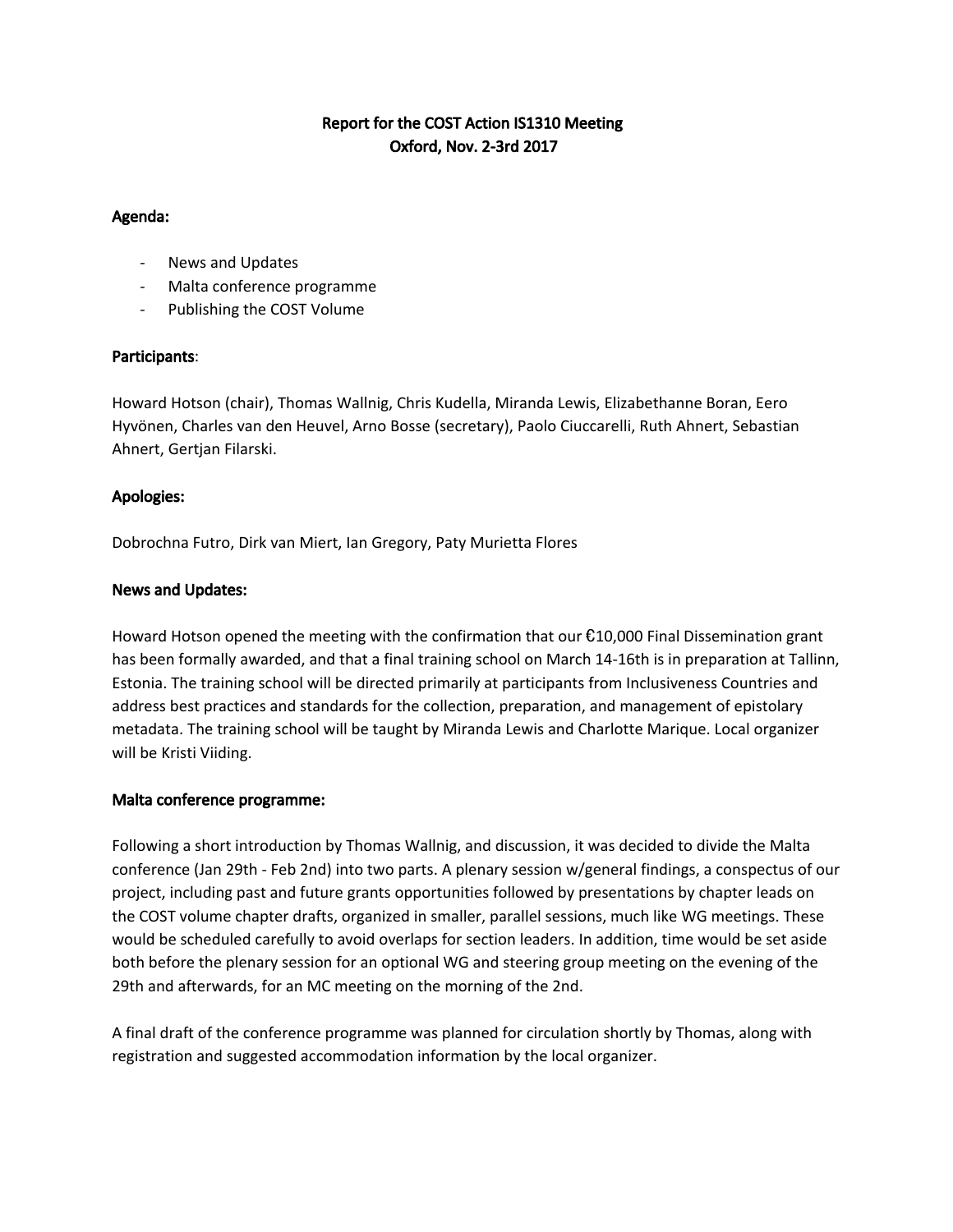#### Publishing the COST Volume:

After a review of the draft milestones and deadlines for the upcoming COST volume, the following schedule was adopted:

Pre-Malta extended outlines (Dec 15) Visualization requests (Dec 15) Pre-Malta drafts shared by chapter leads (Jan 15) Malta conference (Jan 29-Feb 2) Malta feedback to authors and chapter leads (Feb 9) Interactive visualisations to SUB coordinator and chapter leads (Mar 9) Datasets to SUB coordinator and chapter leads (Mar 9) Images & captions to SUB coordinator and chapter leads (Mar 23) Final drafts to coordinator (Apr 13) Copyedited and proofread drafts to coordinator (Jul 16) All content to SUB coordinator (Aug 20) All editions (print, web, pdf) published by SUB Göttingen (Dec 10)

It was decided that, if at all possible, all authors should write their contributions in Google Doc, and link these *in-progress drafts* to a master list of individual sections and chapters being maintained by Thomas Wallnig ([https://tinyurl.com/y9qttra5\)](https://tinyurl.com/y9qttra5). However, *contributions for deadlines* should still be submitted as files (MS Word) on ActiveCollab [\(https://activecollab.com\)](https://activecollab.com/), so that Dobrochna Futro, the volume's coordinator, can track everyone's progress and chase late contributions. The draft schedule in ActiveCollab will be updated with the new dates.

This was followed by a presentation by Christoph Kudella on the logistics of producing the three (web, print, and pdf) editions of the COST volume at the SUB Göttingen. The print publication will have initial print-run of 80-100 copies, followed by further on-demand printed purchased copies. The PDF is intended to be the open-access version of the publication, CC-licensed, and based on the print-template. The enhanced publication will be a static website, also based on the print-template, and enhanced (where feasible) with additional features such as images or data. Kudella emphasized that final submissions to the SUB should be in .docx format. Chris noted that a style guide/citation guide was preparation. A few additional questions were flagged for follow-up: Should the chapters link through to longer/full STMS reports? What was the estimated price for the print-on-demand copies? Would the SUB be able to provide proofs to the authors and/or general editors?

After this each of the main sections of the volume were discussed in more detail. Notes on these individual discussions may be found by navigating through to the pages linked to each chapter heading on Thomas' master file [\(https://tinyurl.com/y9qttra5](https://tinyurl.com/y9qttra5)). Of these, the four most significant discussions were: i) on the 'geography' chapter (since neither Ian or Paty were able to attend, it was decided that Howard would contact Ian to follow-up); ii) on the addition of a new technical chapter on 'Events' to be coordinated by Neil Jeffries; iii) on a possible internal reorganization and renaming of the 'Virtual Research Environments' chapter (Gertjan Filarski to discuss with Charles van den Heuvel, who had to